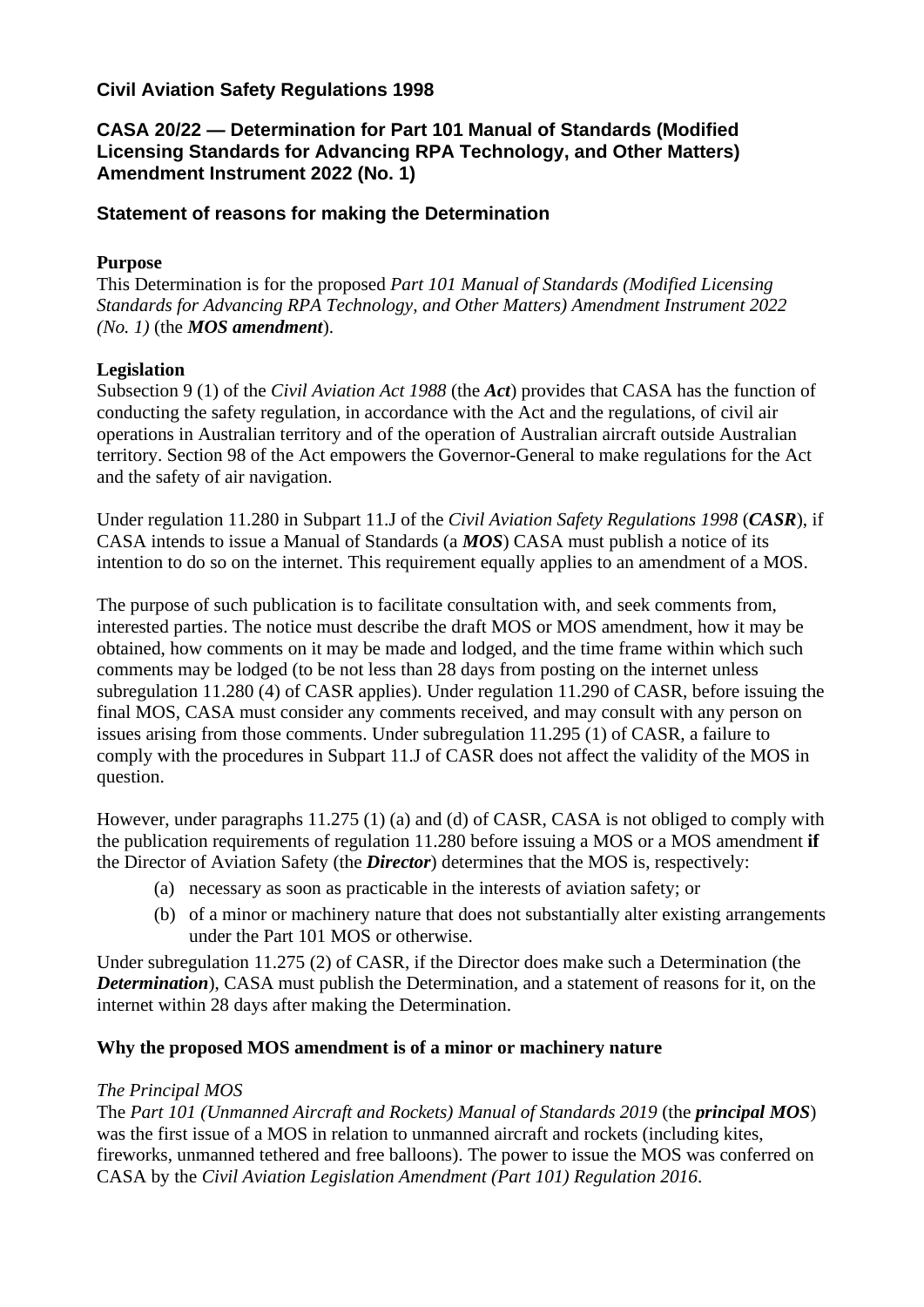The MOS prescribed a range of miscellaneous matters in relation to the safety and regulatory oversight of remotely piloted aircraft (*RPA*), including training and competency standards for a remote pilot licence (*RePL*).

In particular, the MOS prescribed requirements for:

- RPA training courses in the aeronautical knowledge and practical competencies required for the issue of a RePL
- RPA training organisations to deliver RPA training courses and assess applicants
- the flight testing of applicants for a RePL.

Items 4 and 5 of the Table in regulation 101.022 in Part 101 of CASR, define medium and large RPA as follows:

| 4 | medium RPA | (a) an RPA with a gross weight of more<br>than 25 kg, but not more than 150 kg;<br><b>or</b>              |
|---|------------|-----------------------------------------------------------------------------------------------------------|
|   |            | (b) a remotely piloted airship with an<br>envelope capacity of not more than<br>$100 \text{ m}^3$ .       |
| 5 | large RPA  | (a) a remotely piloted aeroplane with a<br>gross weight of more than 150 kg; or                           |
|   |            | (b) a remotely piloted powered parachute<br>with a gross weight of more than<br>$150 \text{ kg}$ ; or     |
|   |            | (c) a remotely piloted rotorcraft with a<br>gross weight of more than 150 kg; or                          |
|   |            | (d) a remotely piloted powered-lift<br>aircraft with a gross weight of more<br>than $150 \text{ kg}$ ; or |
|   |            | (e) a remotely piloted airship with an<br>envelope capacity of more than<br>$100 \text{ m}^3$ .           |

## *Commercial and scientific developments in RPA*

Commercial and scientific developments in RPA technology, design, and functionality, in particular affecting the autonomy and safety system design of medium RPA and large RPA that is RPA of more than 25 kg gross weight — are advancing rapidly, and in many cases unpredictably, for these categories of RPA. Commercial enterprises and public utility organisations continue to deploy these advanced remotely controlled aircraft into more diverse activities where unconventional functionality is required.

These developments, while not yet so radical as to be beyond the reach or relevance of the overall content of the principal MOS, are in practice outstripping, in unforeseen and unpredictable ways, aspects of the fixed training and flight testing syllabi established in 2019 for a person to qualify for an RePL to fly such an RPA.

This is progressively giving rise to the need for, in effect, unique training and testing, and practical competencies and standards, for unique forms of RePL that are limited to highlyspecific RPA, performing highly-specific functions.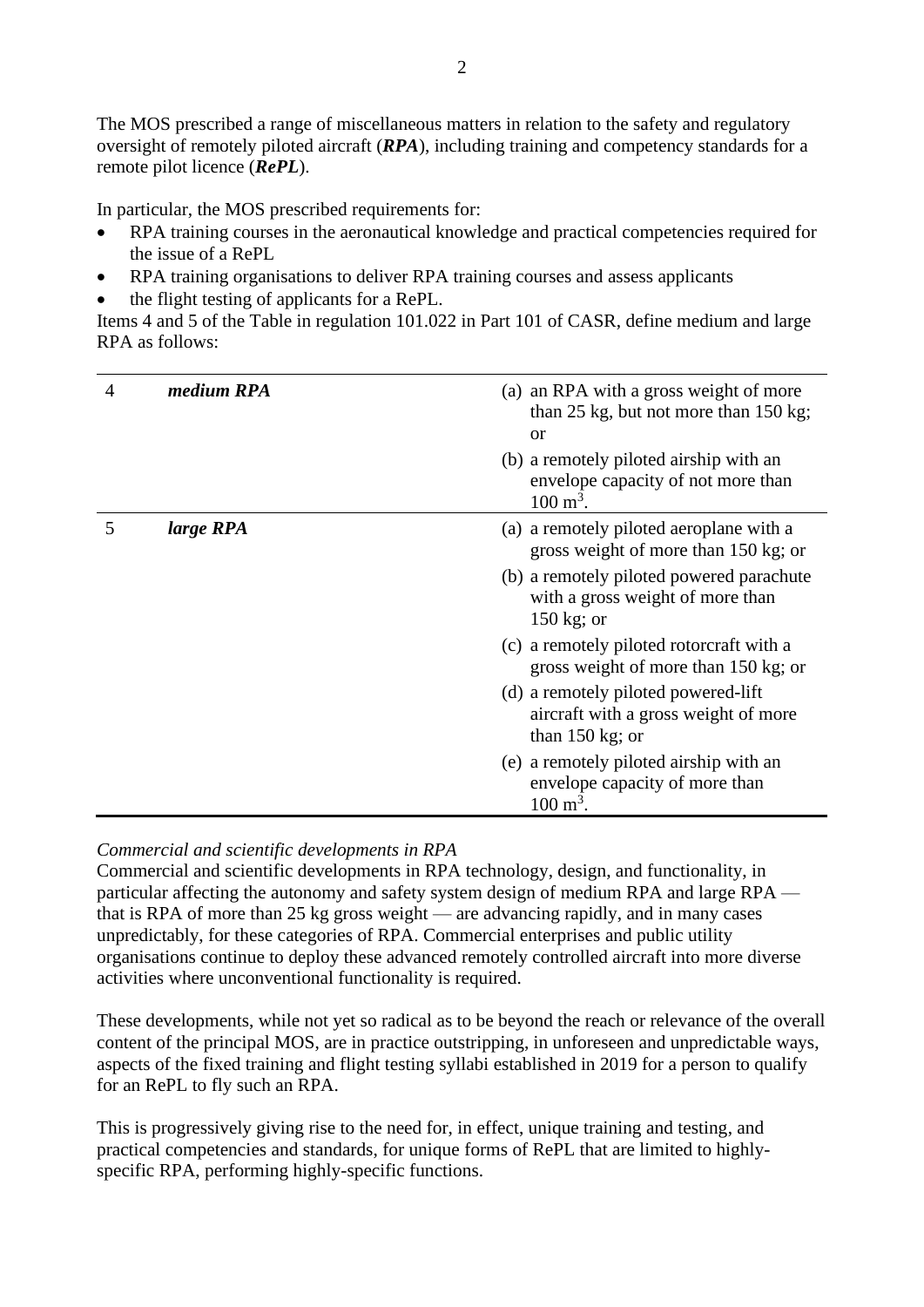For example, fixed flight RPA, designed to be, in effect, incapable of deviation from their programmed trajectory and flight termination, might be deployed for mapping, surveying, exploration or search and rescue operations. For the purposes of training and flight testing, the applicant for a RePL for this highly-specialised form of remote unmanned aviation will not be able to satisfy certain manoeuvrability standards and competencies prescribed in the MOS for the category of RPA, while otherwise being capable of satisfying other more relevant practical competency standards.

In this example, the imposition of, and insistence upon, certain manoeuvrability standards and competencies would, in fact, create unsafe conditions for trainers and controllers during training. However, the absence of compliance with these requirements will not adversely affect an acceptable level aviation safety, or may be mitigated by the imposition of other requirements not normally required.

### *CASA disapplication approval mechanism*

In order to ensure the delivery of appropriate RePL training courses for emerging technology in the development and manufacture of medium RPA and large RPA, CASA has used the MOS amendment to create alternative RePL training course requirements. These new requirements enable CASA to approve modified combinations of practical competency units and standards. These approvals would disapply certain MOS practical units of competency which it would otherwise be impossible or impracticable for particular RPA to meet, and would substitute other practical training standards to compensate.

This mechanism will allow continuing technological developments in RPA autonomy and safety system design, and consequential broader commercial functionality and deployment, by enabling licence applicants to qualify for RePLs, or to upgrade existing RePLs that are specifically focused on a particular medium or large RPA, its functionality and its limitations.

## *Paragraph 11.275 (1) (a) of CASR*

The imposition of, and insistence upon, certain manoeuvrability standards and competencies would, in fact, create unsafe conditions for trainers and controllers during training. However, the absence of compliance with these requirements will not adversely affect an acceptable level aviation safety, or may be mitigated by the imposition of other requirements not normally required.

It is necessary, therefore, that the MOS amendment be issued as soon as practicable in the interests of aviation safety because any effort by RPA training organisations to deliver training courses that meet the existing RePL, or RePL upgrade, training standards for the relevant medium or large RPA are liable to create unsafe training, operating, and flying practices, with no offsetting safety benefits.

## *Paragraph 11.275 (1) (d) of CASR*

In addition to this, the number of medium and large RPA that would currently, or in the near future, require modified training courses, remains small, although it is increasing. Nevertheless, based on the current modest impact that the disapplication approval process will have, it may be said that, as a matter of practice, the proposed MOS amendment does not substantially alter the existing arrangements.

Rather, it will allow those arrangements to continue to apply in a more flexible way to avoid the unnecessary ineligibility of certain candidates to train and test for a RePL, and the effective inability of trainers to deliver relevant courses. The applicants would otherwise be, in effect, disqualified because of the inherent limitations, or specific functionalities, of the RPA for which, exclusively, they sought a RePL.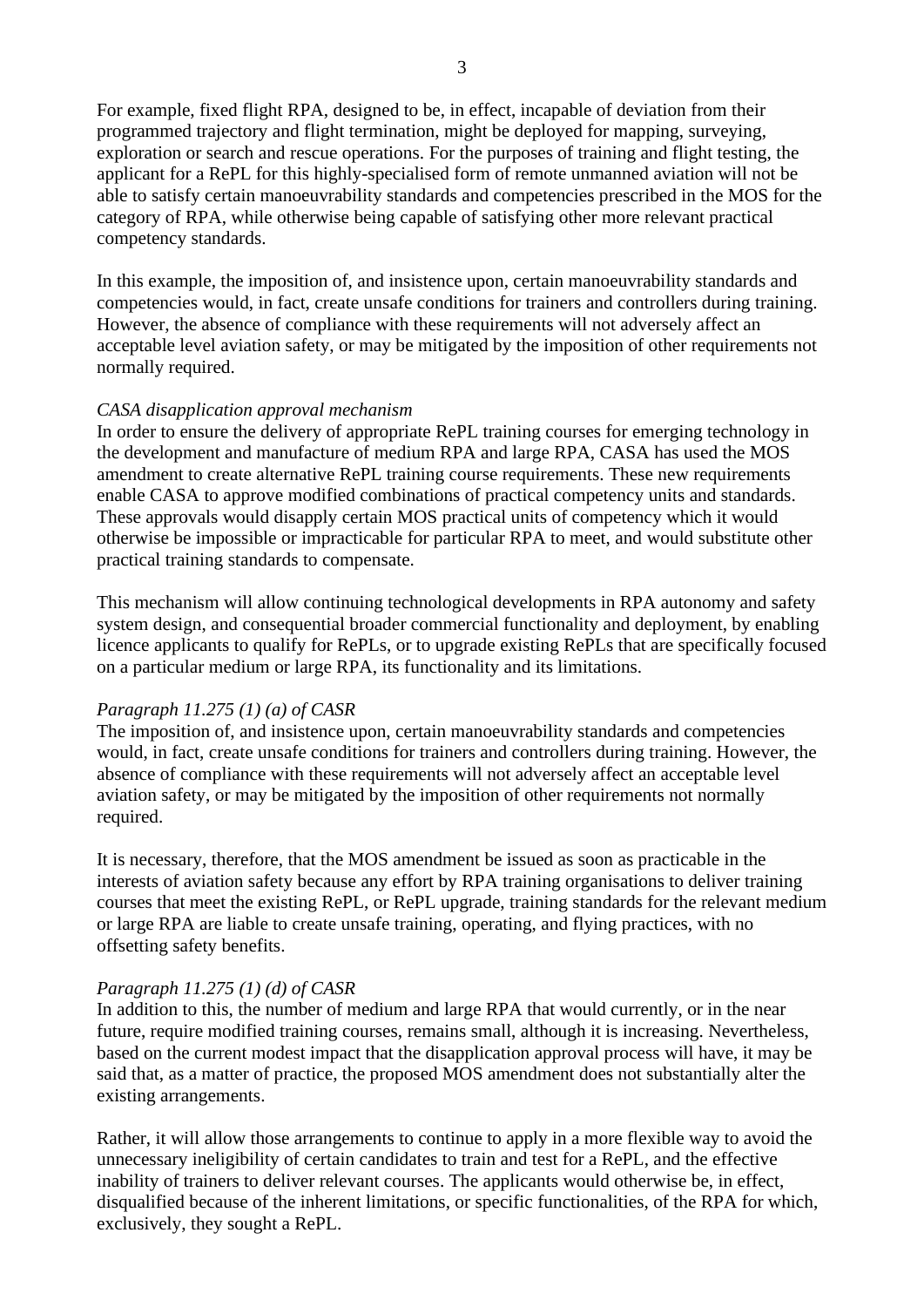It is considered that the reasons for non-consultation under the paragraphs of subregulation 11.275 (1) are not mutually exclusive. Despite the disjunctive "or" in the paragraphs, the reasons may be accumulative. (For a hypothetical example, provisions which are misunderstood may give rise to pressing safety concerns but may be remedied by minor or machinery amendments intended merely to clarify.)

#### *Aviation safety*

An acceptable level of aviation safety will be preserved because CASA approvals will still require relevant and applicable safety standards and competencies to be satisfied.

It is determined, therefore, that the proposed MOS amendment is necessary in the interests of aviation safety, and of a minor or machinery nature for the purposes of paragraphs 11.275 (1) (a) and (d) of CASR.

Appendix 2 of the Explanatory Statement, which accompanies the proposed MOS amendment and can be found on the Federal Register of Legislation, sets out a detailed explanation of each amendment in the MOS amendment.

### **Determination**

The Determination is a determination by the Director that the proposed MOS amendment is:

- (a) necessary as soon as practicable in the interests of aviation safety; and
- (b) of a minor or machinery nature that does not substantially alter existing arrangements under the Part 101 MOS or otherwise.

### *Legislative Instruments Act 2003*

The Determination is not a legislative instrument.

#### **Consultation**

Consultation is not required for a Determination.

While there is no express obligation to consult on the MOS amendment that is the subject of this Determination, there has been informal consultation with the relevant aviation industry both before and in the course of preparation of the MOS amendment. Feedback was received from various such sources arguing that there was a pressing need, as a matter of priority, to address CASA's lack of a specialised RePL licensing powers for advancing RPA technology which was being impeded by the lack of flexibility in the principal MOS to encompass such new technology in the medium and large RPA commercial categories.

#### **Commencement, making, and post facto consultation**

The Determination commences on the date of signature. (The MOS amendment commences on the day after it is registered.)

The Determination has been made by the Director in accordance with paragraphs 11.275 (1) (a) and (d) of CASR.

The Determination was made before the MOS amendment was made. Both the Determination and this Statement of Reasons are published on the CASA website within 28 days after the Determination is made in accordance with subregulation 11.275 (2) of CASR.